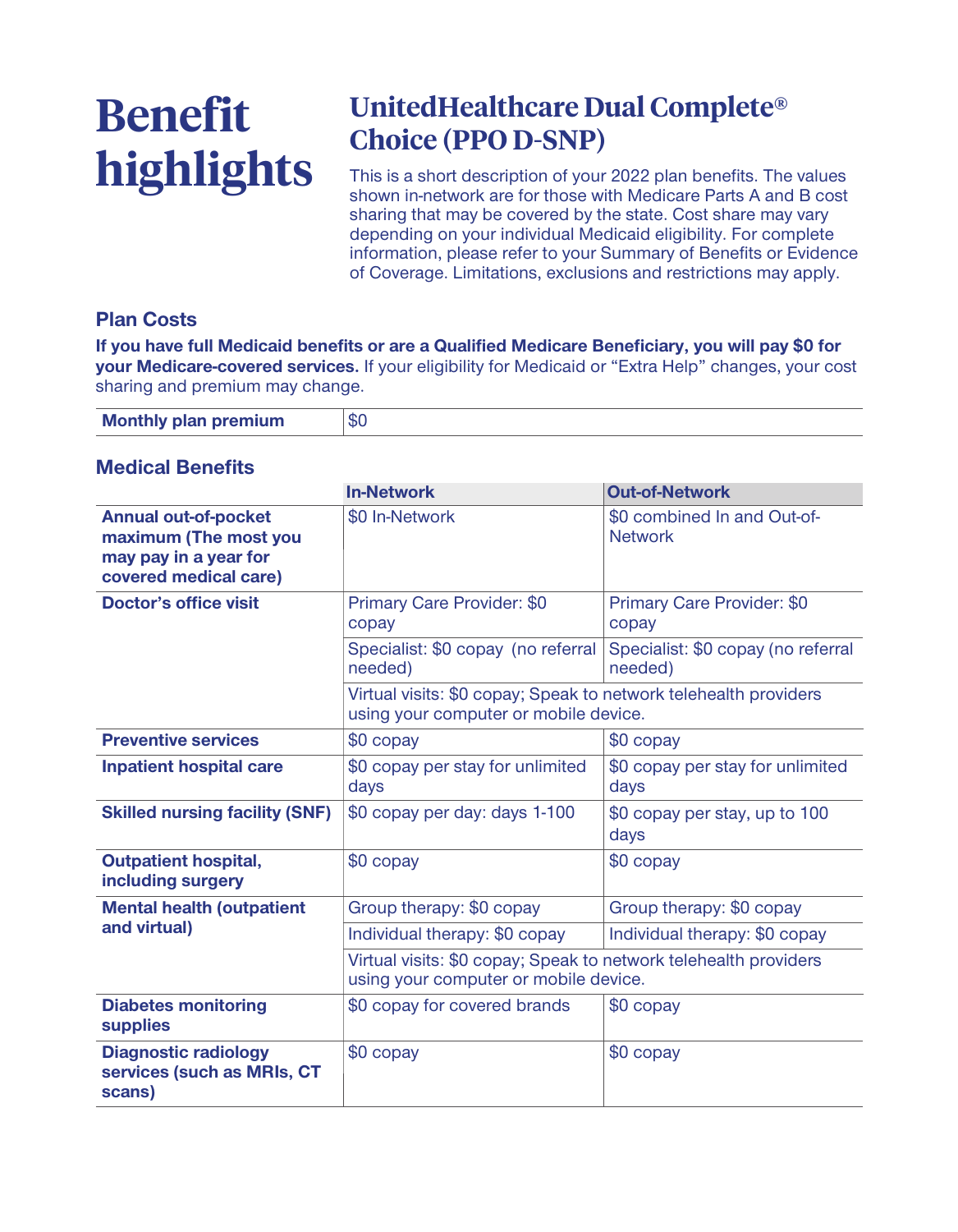#### **Medical Benefits**

|                                                                  | <b>In-Network</b>           | <b>Out-of-Network</b>       |
|------------------------------------------------------------------|-----------------------------|-----------------------------|
| <b>Diagnostic tests and</b><br>procedures (non-<br>radiological) | \$0 copay                   | $$0$ copay                  |
| <b>Lab services</b>                                              | $\sqrt{50}$ copay           | $$0$ copay                  |
| <b>Outpatient x-rays</b>                                         | $$0$ copay                  | $$0$ copay                  |
| <b>Ambulance</b>                                                 | \$0 copay for ground or air | \$0 copay for ground or air |
| <b>Emergency care</b>                                            | \$0 copay (worldwide)       |                             |
| <b>Urgently needed services</b>                                  | \$0 copay (worldwide)       |                             |

**Medicaid coverage of out-of-network medical benefits may vary depending on your Medicaid eligibility category. For complete information please refer to your Evidence of Coverage.**

### **Benefits and Services Beyond Original Medicare**

|                                                     | <b>In-Network</b>                                                                                                                                                                             | <b>Out-of-Network</b>                                                   |
|-----------------------------------------------------|-----------------------------------------------------------------------------------------------------------------------------------------------------------------------------------------------|-------------------------------------------------------------------------|
| <b>Routine physical</b>                             | \$0 copay; 1 per year*                                                                                                                                                                        | 20% coinsurance; 1 per year*                                            |
| <b>Routine eye exams</b>                            | \$0 copay; 1 each year*                                                                                                                                                                       | 20% coinsurance; 1 each year*                                           |
| <b>Routine eyewear</b>                              | \$0 copay every year; up to \$300<br>for lenses/frames and contacts                                                                                                                           | \$0 copay every year; up to \$300<br>for lenses/frames and<br>contacts* |
| <b>Dental - preventive</b>                          | \$0 copay for exams, cleanings,<br>x-rays, and fluoride*                                                                                                                                      | \$0 copay for exams, cleanings,<br>x-rays, and fluoride*                |
| <b>Dental - comprehensive</b>                       | \$0 copay for comprehensive<br>dental services*                                                                                                                                               | \$0 copay for comprehensive<br>dental services*                         |
| <b>Dental - benefit limit</b>                       | \$1,500 combined limit on all covered dental services*<br>If you choose to see an out-of-network dentist you might be billed<br>more, even for services listed as \$0 copay                   |                                                                         |
| <b>Hearing - routine exam</b>                       | \$0 copay; 1 per year*                                                                                                                                                                        | 20% coinsurance; 1 per year*                                            |
| <b>Hearing aids</b>                                 | through UnitedHealthcare Hearing.*<br>Includes hearing aids delivered directly to you with virtual follow-<br>up care through Right2You (select models), through<br>UnitedHealthcare Hearing. | \$2,000 allowance for hearing aids, up to 2 hearing aids every year     |
| <b>Fitness program</b>                              | Renew Active fitness membership, classes and online brain<br>exercises at no cost to you.                                                                                                     |                                                                         |
| <b>Routine Transportation</b>                       | \$0 copay for 24 one-way trips to<br>or from approved locations,<br>such as medically related<br>appointments, gyms and<br>pharmacies*                                                        | 75% coinsurance*                                                        |
| <b>Personal Emergency</b><br><b>Response System</b> | Emergency monitoring device at no cost.                                                                                                                                                       |                                                                         |